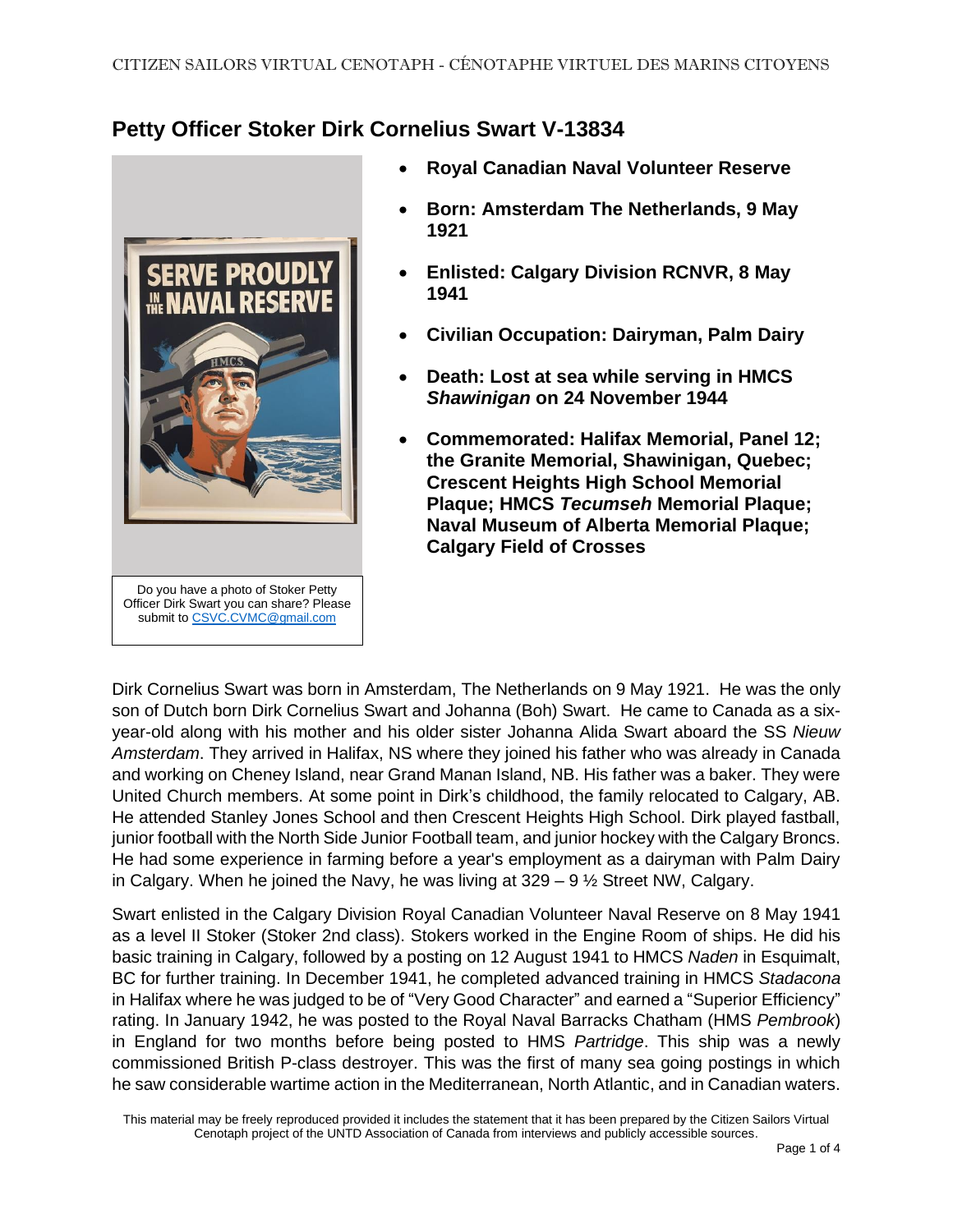After the ship's commissioning and workups, Stoker Swart and the crew of *Partridge* quickly saw action when they were deployed to Gibraltar for Operation CALENDAR in April 1942. The objective of CALENDAR was to deliver Supermarine Spitfire fighter aircraft to Malta. *Partridge* acted as an escort to the American aircraft carrier USS *Wasp* which carried the 47 spitfires to



Wasp on 19 April 1942 Photo: U.S. Navy National Museum of Naval Aviation

Malta; the spitfires were then flown off *Wasp* on 20 April 1942. The mission was a success with 46 of 47 spitfires being successfully delivered. Buoyed by this success, the allies conducted several more missions to deliver spitfire aircraft in this manner. *Partridge* worked as an escort for three more aircraft carrier-spitfire deliveries to Malta before being reassigned.

On 12 June 1942, *Partridge* was tasked as an escort for Operation HARPOON, one of two supply convoys planned to be run to Malta simultaneously from the west and east. *Partridge* departed with a convoy from Gibraltar and on 14 June 1942 the convoy came under heavy air attack from Italian and German aircraft. The following day, two Italian cruisers and five Italian destroyers joined in the attack on

the convoy. The British escorts attacked the more powerful Italian force while the convoy steered away from the hostilities. *Partridge* was hit three times by shells and was temporarily dead-inthe-water by steam leaks in the engine room, where Stoker Swart was working. A second escort, HMS *Bedouin,* was also heavily hit and immobilized, but the ships managed to drive off the Italian attack. *Partridge* and *Bedouin* could not keep up with the convoy and were ordered to return to Gibraltar. *Partridge* managed to restore some power and took *Bedouin* under tow. Later that day, however, the Italian cruisers again approached, forcing *Partridge* to abandon the attempt to tow *Bedouin,* which was sunk by an Italian torpedo bomber. *Partridge* was further damaged by air attacks but managed to survive and reached Gibraltar on 17 June 1942.

*Partridge* eventually returned to England where she underwent repairs until August 1942. Afterwards, she then returned to Gibraltar where she escorted convoys to Freetown in Sierra Leone. By the time she returned to the United Kingdom in October 1942 for maintenance and repair, Stoker Swart had earned his Auxiliary Watchkeeping Certificate, had met all qualifications for the rank of Stoker Petty Officer (actual promotion would come later), and he was transferred ashore. Initially, he was drafted to Royal Naval Barracks Devonport and then to HMCS *Niobe*, the shore base in Greenock, Scotland that housed Canadian sailors awaiting assignment to sea going vessels.

In April 1943 Stoker Swart was posted to the newly commissioned HMCS *Kootenay*. *Kootenay* was the former British D-class destroyer named HMS *Decoy* that had seen heavy action in the Mediterranean before being handed over to the Royal Canadian Navy. She went through refit as HMCS *Kootenay* with Stoker Swart aboard, followed by workups near Tobermory, Scotland before being assigned to the Mid Ocean Escort Force, Escort Group C-5. Stoker Swart was only

This material may be freely reproduced provided it includes the statement that it has been prepared by the Citizen Sailors Virtual Cenotaph project of the UNTD Association of Canada from interviews and publicly accessible sources.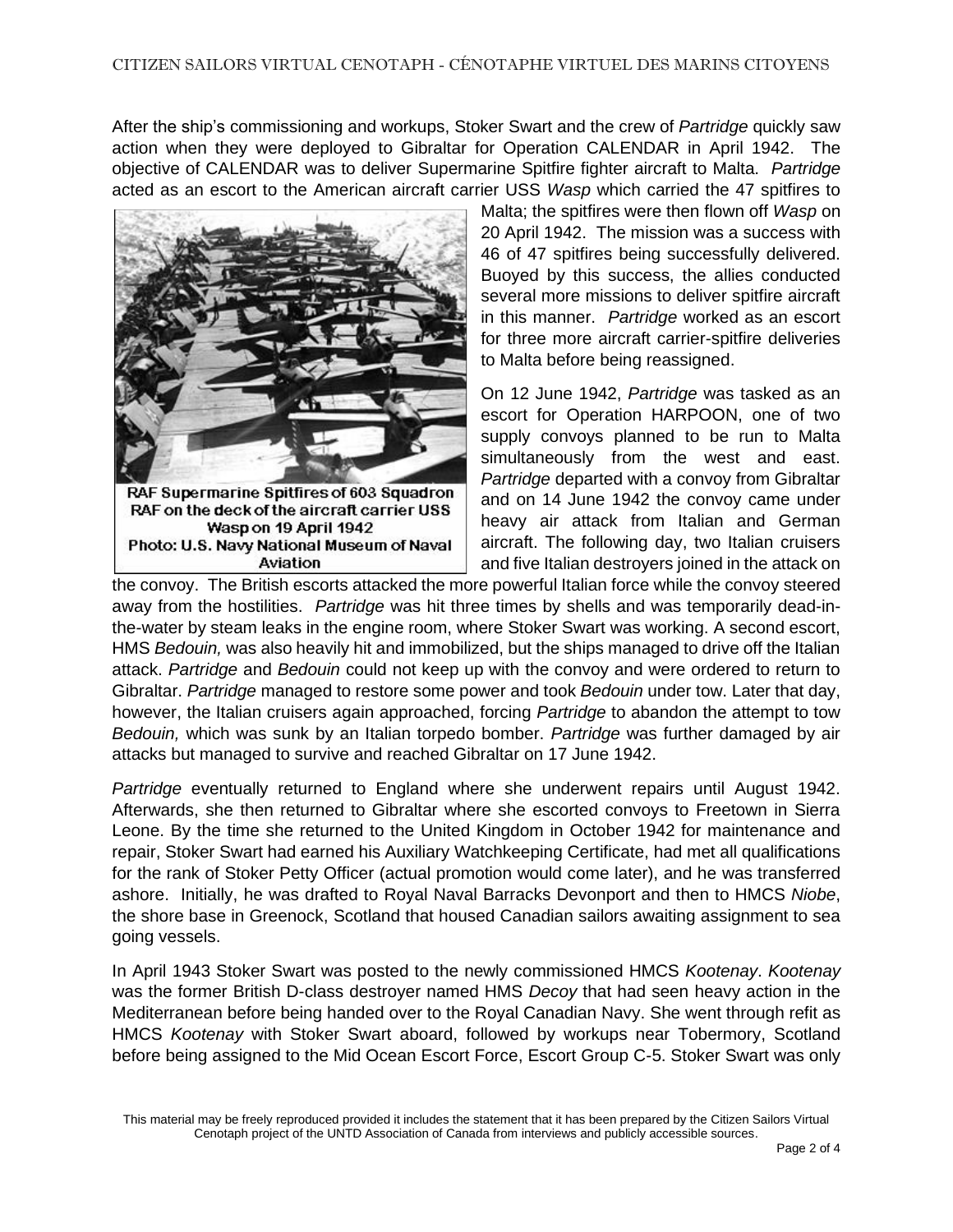there for a month before being landed at HMCS *Stadacona,* Halifax, NS. There he earned his Stoker 1<sup>st</sup> Class rating.

In July 1943, he was posted to a Flower-class corvette, HMCS *Cobalt,* where he was rated Leading Stoker. During his time aboard, *Cobalt* was part of the Western Local Escort Force (WLEF), Escort Group EG-W-6. This involved escorting convoys to and from Canadian ports but also Boston and New York ports. Upon promotion to Petty Officer Stoker in June 1944, Swart was drafted to his final ship, HMCS *Shawinigan*. This ship was part of Escort Group - W3 on Atlantic convoy escort duty. It was on 24 November 1944 while on an escort of the ferry *Burgeo,* on the Sydney, NS - Port Aux Basques, Newfoundland crossings that the ship was lost.

"SHAWINIGAN and the US Coast Guard cutter *Sassafras* were ordered to escort the ferry *Burgeo* from Sydney, Nova Scotia to Port aux Basques, Newfoundland. Since the tragic loss of the ferry *Caribou*, ferries on this route were always escorted. The three ships made an uneventful crossing to Port aux Basques on November 24, at which time SHAWINIGAN detached to continue anti-submarine patrols in the area. SHAWINIGAN was scheduled to rendezvous with the *Burgeo* the following morning for the return to Cape Breton. But the corvette never made it.

Nearby, U-*1228*, which had been ordered into the Gulf of St. Lawrence, was tarrying, trying to repair a faulty schnorkel. Without the tactical advantage that the device provided, its commander, Frederich-Wilhelm Marienfeld, feared his chances should he pass through the Cabot Strait. On the moonlit night of November 24, he tested his repairs, found them ineffective and decided to return to Germany. As he issued orders that would pilot his U-Boat back into the Atlantic, the SHAWINIGAN was sighted. U-*1228*, which had not yet recorded an attack on enemy shipping, let loose a Gnat torpedo. Exactly four minutes later, HMCS SHAWINIGAN disappeared in a plume of water and a shower of sparks. All 91 members of her crew were killed.

HMCS SHAWINIGAN was one of three Canadian warships that were lost with all hands. SHAWINIGAN's final resting place is in the Cabot Strait, between Newfoundland and Cape Breton Island. Her precise location is not known, but by best estimates based on the Uboat's reports the Shawinigan should lay at 47 degrees-34 minutes north-Latitude, 59 degrees-11 minutes West-Longitude." (Naval Museum of Manitoba)

Petty Officer Dirk Swart was 23 years old.

For his Service, Stoker Petty Officer Swart was awarded: the 1939-45 Star, Atlantic Star and Clasp, Canadian Volunteer Service Medal and Clasp, and the War Medal. His mother, Mrs. D.C. Swart was awarded the Memorial Cross.

Petty Office Swart is remembered on Panel 12 of the Halifax Memorial; the Granite Memorial in Shawinigan, QC; Crescent Heights High School Memorial Plaque; HMCS *Tecumseh* Memorial Plaque; Naval Museum of Alberta Memorial Plaque; Calgary Field of Crosses; and the Second World War Book of Remembrance, Page 456 at the Centre Block Houses of Parliament, Ottawa

This material may be freely reproduced provided it includes the statement that it has been prepared by the Citizen Sailors Virtual Cenotaph project of the UNTD Association of Canada from interviews and publicly accessible sources.